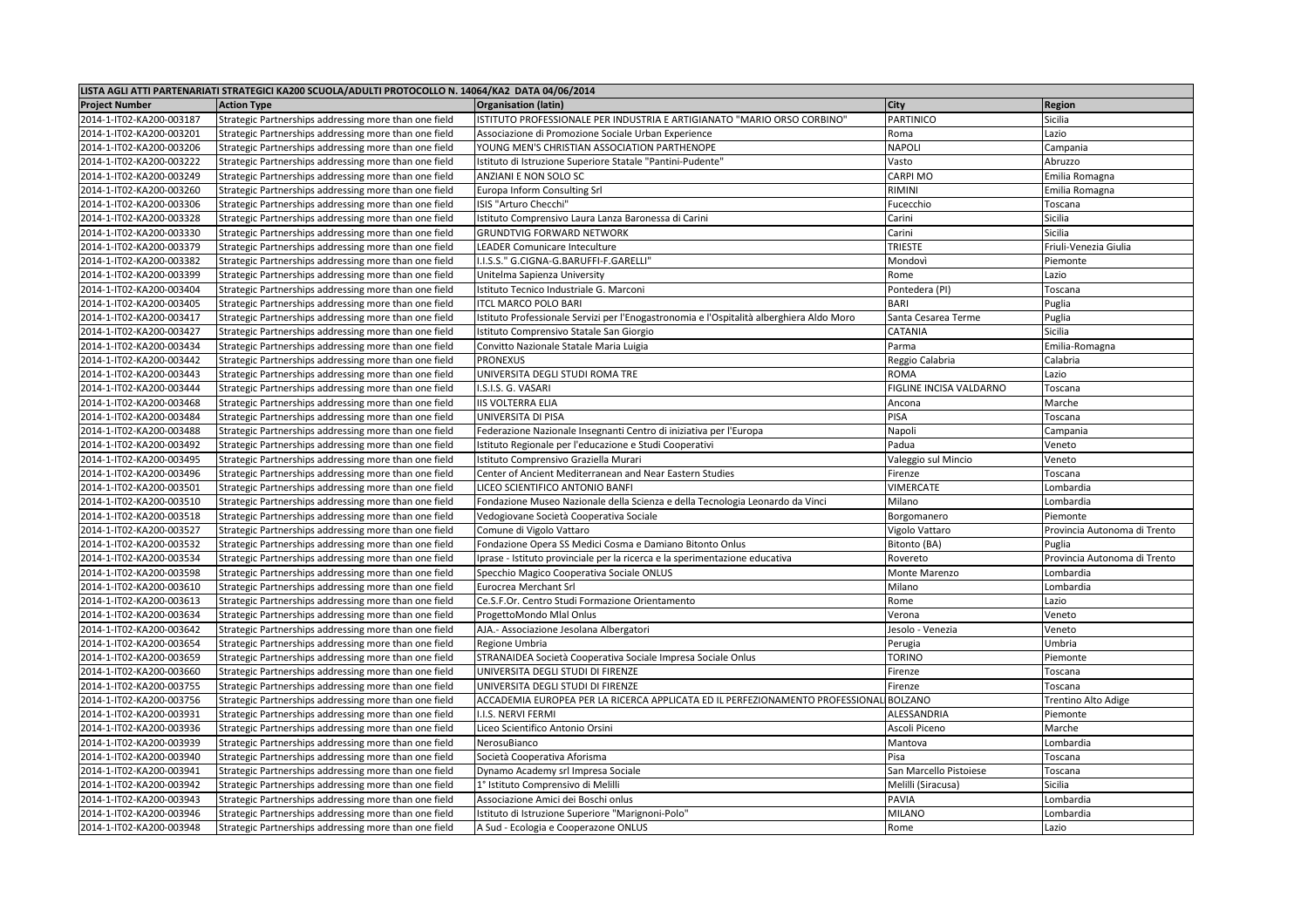| 2014-1-IT02-KA200-003956 | Strategic Partnerships addressing more than one field                                                          | <b>PMF SRL</b>                                                                                        | Catania              | Sicilia                      |
|--------------------------|----------------------------------------------------------------------------------------------------------------|-------------------------------------------------------------------------------------------------------|----------------------|------------------------------|
| 2014-1-IT02-KA200-003957 | Strategic Partnerships addressing more than one field                                                          | PRISM Promozione Internazionale Sicilia-Mondo                                                         | Caltanissetta        | Sicilia                      |
| 2014-1-IT02-KA200-003958 | Strategic Partnerships addressing more than one field                                                          | <b>AMITIE SRL</b>                                                                                     | <b>BOLOGNA</b>       | Emilia Romagna               |
| 2014-1-IT02-KA200-003963 | Strategic Partnerships addressing more than one field                                                          | Istituto Statale E.Montale                                                                            | Pontedera            | Toscana                      |
| 2014-1-IT02-KA200-003966 | Strategic Partnerships addressing more than one field                                                          | Associazione Culturale Pinocchio di Carlo Lorenzini                                                   | Firenze              | Toscana                      |
| 2014-1-IT02-KA200-003972 | Strategic Partnerships addressing more than one field                                                          | Istituto di Formazione Politica « Pedro Arrupe » - Centro Studi Sociali                               | Palermo              | Sicilia                      |
| 2014-1-IT02-KA200-003993 | Strategic Partnerships addressing more than one field                                                          | Liceo Scientifico Statale Augusto Righi                                                               | <b>ROMA</b>          | Lazio                        |
| 2014-1-IT02-KA200-003994 | Strategic Partnerships addressing more than one field                                                          | associazione famiglie arcobaleno                                                                      | milano               | Lombardia                    |
| 2014-1-IT02-KA200-004004 | Strategic Partnerships addressing more than one field                                                          | A.RE.S. scarl                                                                                         | Campobasso           | Molise                       |
| 2014-1-IT02-KA200-004012 | Strategic Partnerships addressing more than one field                                                          | Liceo-Ginnasio "Virgilio"                                                                             | Roma                 | Lazio                        |
| 2014-1-IT02-KA200-004033 | Strategic Partnerships addressing more than one field                                                          | Direzione Didattica 3 Circolo Cesena                                                                  | Cesena               | Emilia-Romagna               |
| 2014-1-IT02-KA200-004040 | Strategic Partnerships addressing more than one field                                                          | Impresa Sociale Baby School 100 S.r.l.                                                                | Monserrato           | Sardegna                     |
| 2014-1-IT02-KA200-004041 | Strategic Partnerships addressing more than one field                                                          | <b>Consul Service</b>                                                                                 | Napoli               | Campania                     |
| 2014-1-IT02-KA200-004049 | Strategic Partnerships addressing more than one field                                                          | Fondazione Centro Produttività Veneto                                                                 | Vicenza              | Veneto                       |
| 2014-1-IT02-KA200-004054 | Strategic Partnerships addressing more than one field                                                          | Sistema Turismo s.r.l.                                                                                | Potenza              | Basilicata                   |
| 2014-1-IT02-KA200-004057 | Strategic Partnerships addressing more than one field                                                          | CONSIGLIO NAZIONALE DELLE RICERCHE                                                                    | <b>ROMA</b>          | Lazio                        |
| 2014-1-IT02-KA200-004061 | Strategic Partnerships addressing more than one field                                                          | Liceo Scientifico Statale Gaetano Salvemini                                                           | <b>BARI</b>          | Puglia                       |
| 2014-1-IT02-KA200-004066 | Strategic Partnerships addressing more than one field                                                          | CONSIGLIO NAZIONALE DELLE RICERCHE                                                                    | <b>ROMA</b>          | Lazio                        |
| 2014-1-IT02-KA200-004067 | Strategic Partnerships addressing more than one field                                                          | Diciannove Società Cooperativa                                                                        | Genova               | Liguria                      |
| 2014-1-IT02-KA200-004073 | Strategic Partnerships addressing more than one field                                                          | Smallcodes srl                                                                                        | Florence             | Toscana                      |
| 2014-1-IT02-KA200-004077 | Strategic Partnerships addressing more than one field                                                          | Jump in associazione culturale                                                                        | poggiardo-Lecce      | Puglia                       |
| 2014-1-IT02-KA200-004089 | Strategic Partnerships addressing more than one field                                                          | Alter Insight                                                                                         | Padova               | Veneto                       |
| 2014-1-IT02-KA200-004090 | Strategic Partnerships addressing more than one field                                                          | Consorzio degli Istituti Professionali                                                                | Sassuolo (MO)        | Emilia-Romagna               |
| 2014-1-IT02-KA200-004095 | Strategic Partnerships addressing more than one field                                                          | <b>DINAMICA SCRL</b>                                                                                  | Bologna              | Emilia-Romagna               |
| 2014-1-IT02-KA200-004106 | Strategic Partnerships addressing more than one field                                                          | Verona Innovazione Azienda Speciale della C.C.I.A.A. di Verona                                        | verona               | Veneto                       |
| 2014-1-IT02-KA200-004110 | Strategic Partnerships addressing more than one field                                                          | Centro Studi e Formazione Villa Montesca - Società consortile a responsabilità limitata               | Città di Castello    | Umbria                       |
| 2014-1-IT02-KA200-004111 | Strategic Partnerships addressing more than one field                                                          | Il Girasole Società Cooperativa Sociale Onlus                                                         | Scandicci            | Toscana                      |
| 2014-1-IT02-KA200-004112 | Strategic Partnerships addressing more than one field                                                          | <b>ASSOCIAZIONE DIAGONAL ITALIA</b>                                                                   | Cadine di TRENTO     | Provincia Autonoma di Trento |
| 2014-1-IT02-KA200-004119 | Strategic Partnerships addressing more than one field                                                          | Fondazione Nazionale Carlo Collodi                                                                    | Collodi              | Toscana                      |
| 2014-1-IT02-KA200-004125 | Strategic Partnerships addressing more than one field                                                          | ISTITUTO COMPRENSIVO OLCESE CAPOFILA RETE XIV-XV DISTRETTO                                            | Roma                 | Lazio                        |
| 2014-1-IT02-KA200-004128 | Strategic Partnerships addressing more than one field                                                          | UNIVERSITA DEGLI STUDI DI FIRENZE                                                                     | Firenze              | Toscana                      |
| 2014-1-IT02-KA200-004129 | Strategic Partnerships addressing more than one field                                                          | Centro Studi e Formazione Villa Montesca - Società consortile a responsabilità limitata               | Città di Castello    | Umbria                       |
|                          | Strategic Partnerships addressing more than one field                                                          |                                                                                                       |                      |                              |
| 2014-1-IT02-KA200-004133 |                                                                                                                | FONDAZIONE INTEGRA/AZIONE                                                                             | roma                 | Lazio                        |
| 2014-1-IT02-KA200-004139 | Strategic Partnerships addressing more than one field<br>Strategic Partnerships addressing more than one field | AMMINISTRAZIONE PROVINCIALE REGGIO CALABRIA - Settore 2 "Sistemi informatici - Innova Reggio Calabria |                      | Calabria                     |
| 2014-1-IT02-KA200-004142 |                                                                                                                | Data Coop cooperativa sociale e integrata                                                             | Roma                 | Lazio                        |
| 2014-1-IT02-KA200-004147 | Strategic Partnerships addressing more than one field                                                          | Fondazione Manlio Masi Osservatorio Nazionale per l'Internazionalizzazione e gli Scambi               | Roma                 | Lazio                        |
| 2014-1-IT02-KA200-004148 | Strategic Partnerships addressing more than one field                                                          | Gruppo L2 Srl                                                                                         | Terni                | Umbria                       |
| 2014-1-IT02-KA200-004149 | Strategic Partnerships addressing more than one field                                                          | Format Formazione Tecnica S.c. a r.l.                                                                 | Venezia Mestre       | Friuli-Venezia Giulia        |
| 2014-1-IT02-KA200-004168 | Strategic Partnerships addressing more than one field                                                          | Associazione Nazionale Privi della Vista ed Ipovedenti Onlus                                          | roma                 | Lazio                        |
| 2014-1-IT02-KA200-004170 | Strategic Partnerships addressing more than one field                                                          | Novacultur Srl                                                                                        | Rome                 | Lazio                        |
| 2014-1-IT02-KA200-004172 | Strategic Partnerships addressing more than one field                                                          | CONSIGLIO NAZIONALE DELLE RICERCHE                                                                    | <b>ROMA</b>          | Lazio                        |
| 2014-1-IT02-KA200-004179 | Strategic Partnerships addressing more than one field                                                          | UNIVERSITA DEGLI STUDI DEL PIEMONTE ORIENTALE AMEDEO AVOGADRO                                         | <b>VERCELLI</b>      | Piemonte                     |
| 2014-1-IT02-KA200-004192 | Strategic Partnerships addressing more than one field                                                          | Centro Studi Development of European MEditerranean TRAnsportation (D.E.ME.TRA)                        | <b>ROMA</b>          | Lazio                        |
| 2014-1-IT02-KA200-004194 | Strategic Partnerships addressing more than one field                                                          | ASSOCIAZIONE NAZIONALE DEI COMUNI VIRTUOSI                                                            | <b>MONSANO</b>       | Marche                       |
| 2014-1-IT02-KA200-004196 | Strategic Partnerships addressing more than one field                                                          | Fondazione "Scuola di Alta Formazione per il Terzo Settore                                            | Siena                | Toscana                      |
| 2014-1-IT02-KA200-004206 | Strategic Partnerships addressing more than one field                                                          | Liceo Scientifico Avogadro Biella                                                                     | <b>Biella</b>        | Piemonte                     |
| 2014-1-IT02-KA200-004207 | Strategic Partnerships addressing more than one field                                                          | Comune di Sassello                                                                                    | Sassello             | Liguria                      |
| 2014-1-IT02-KA200-004209 | Strategic Partnerships addressing more than one field                                                          | Istituto Comprensivo di Gussago                                                                       | Gussago (BS)         | Lombardia                    |
| 2014-1-IT02-KA200-004210 | Strategic Partnerships addressing more than one field                                                          | Link Campus University                                                                                | Rome                 | Lazio                        |
| 2014-1-IT02-KA200-004211 | Strategic Partnerships addressing more than one field                                                          | Ufficio Scolastico regionale per la Liguria                                                           | Genova               | Liguria                      |
| 2014-1-IT02-KA200-004220 | Strategic Partnerships addressing more than one field                                                          | RE:LAB S.R.L.                                                                                         | <b>REGGIO EMILIA</b> | Emilia Romagna               |
| 2014-1-IT02-KA200-004221 | Strategic Partnerships addressing more than one field                                                          | <b>COMUNE DI SENIGALLIA</b>                                                                           | Senigallia           | Marche                       |
| 2014-1-IT02-KA200-004223 | Strategic Partnerships addressing more than one field                                                          | A.RE.S. scarl                                                                                         | Campobasso           | Molise                       |
|                          |                                                                                                                |                                                                                                       |                      |                              |